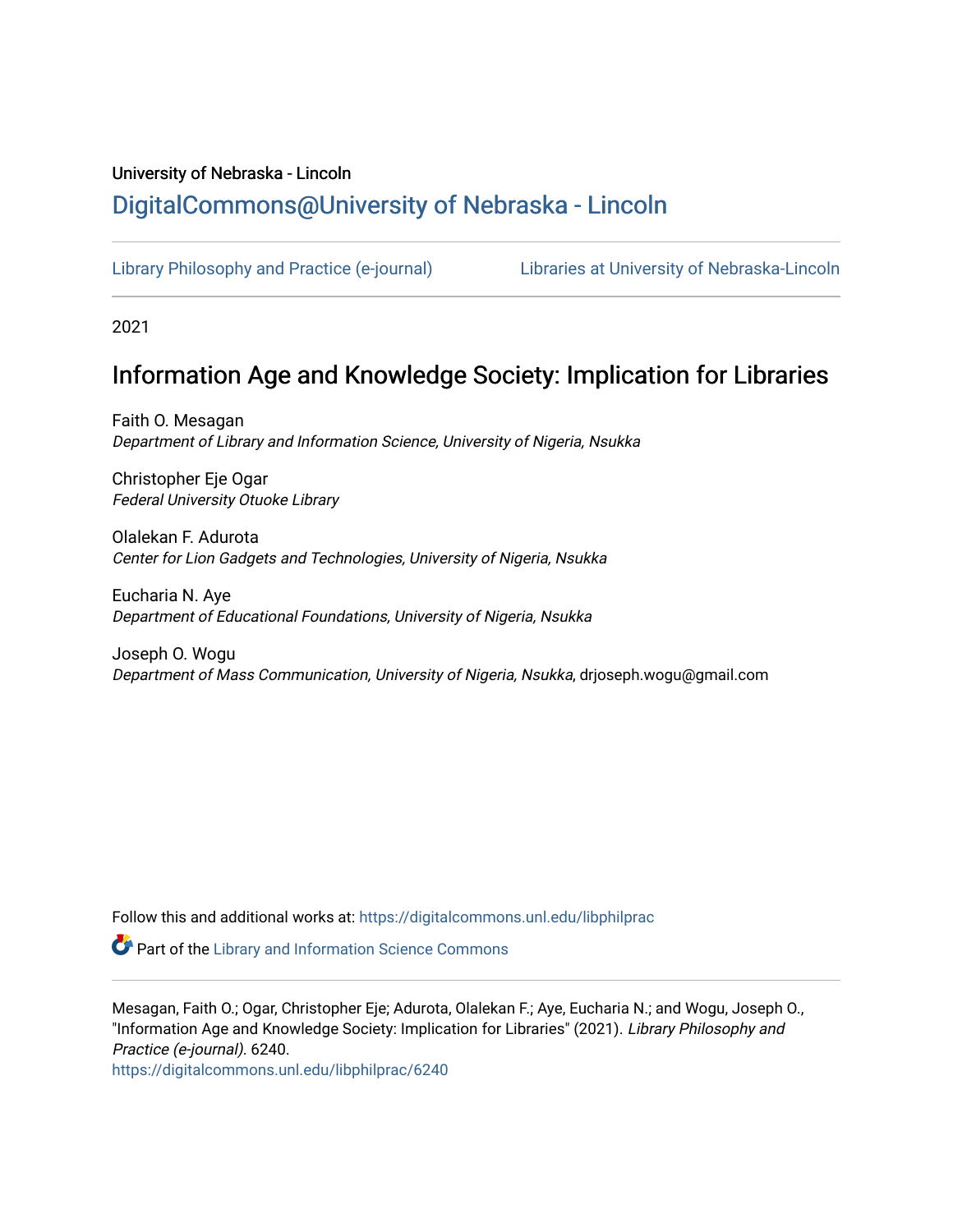#### **Information Age and Knowledge Society: Implication for Libraries**

# **Faith O. Mesagan<sup>1</sup> , Christopher Eje Ogar<sup>2</sup> , Olalekan F. Adurota<sup>3</sup> , Eucharia N. Aye<sup>4</sup> , Joseph O. Wogu<sup>5</sup>**

<sup>1</sup>Department of Library and Information Science, University of Nigeria, Nsukka

<sup>2</sup>Federal University Otuoke Library

<sup>3</sup>Center for Lion Gadgets and Technologies, University of Nigeria, Nsukka <sup>4</sup>Department of Educational Foundations, University of Nigeria, Nsukka <sup>5</sup>Department of Mass Communication, University of Nigeria, Nsukka Correspondence: Eucharia N. Aye, Department of Educational Foundations, University of

Nigeria, Nsukka. E-mail: eucharia.aye@unn.edu.ng

### **Abstract**

The paper highlighted the concepts of information age and knowledge society and their implication for libraries. Basic concepts such as information and knowledge society were defined. A brief historical role of information and knowledge from the pre-historic period to modern concepts or information and knowledge society were examined. The role of libraries as facilitators to information age and knowledge society were also highlighted in the context of information and communication technology (ICT) in the present-day society, the arising need for ICT competencies was advocated. The paper concluded by making some recommendations like developing a workable ICT adequate and functional ICT facilities and services are required, developing a workable ICT policy to regulate library operation and services, regular training and retraining of library staff to equip them with skill and experiences to function maximally.

**Keywords**: Information age, Knowledge society, Libraries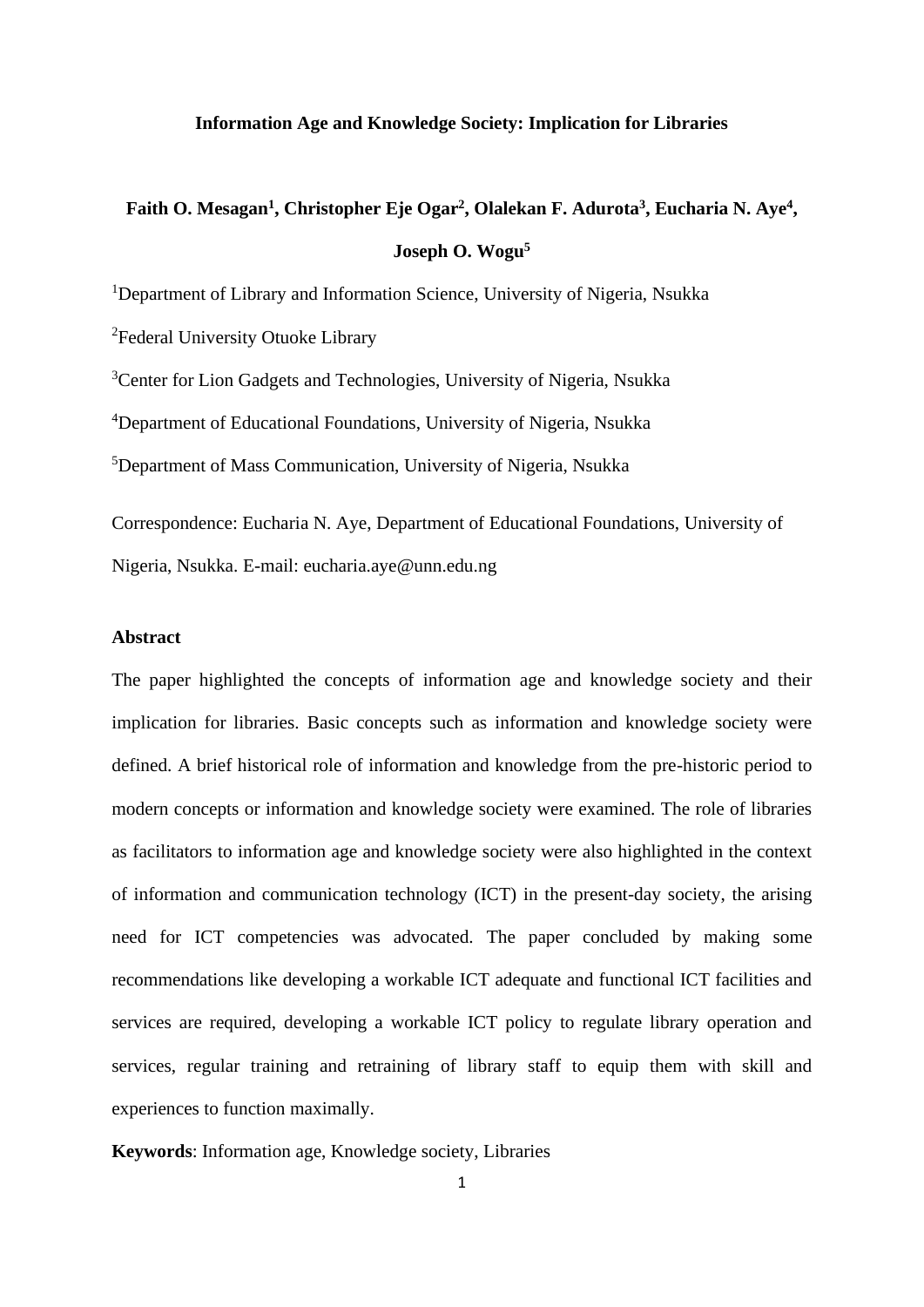#### **Introduction**

Information age and information society are part of the major themes of discourse in literature in this  $21<sup>st</sup>$  century. These two concepts are inseparable and have been relating together from time immemorial. From one generation to the other, information and society have been linking each other and making lives worthwhile and productive depending on the information materials available and used. In the pre-historic period, information and communication disseminated through signs, symbols and words. An ancient era witnessed the growth of the art of writings such as the hieroglyphics by the Egyptians, the uniform writings by the Sumerians amongst others. The development of printing proceeded the era of invention of writing during the industrial revolution in Europe. This era could be regarded as the reign of technology. In this era, works that were formally done by human labour could be carried out by machines. This innovation then led the pace for the development of information technology and consequently to the present emergence of information and communication technologies. Information Technology (IT) and Information and Communication Technology (ICT)) are the most recent and modern concepts in information generation, gathering, organization arrangement, retrieval and dissemination through electronic formats. While information technology emphasizes information storing in electronic formats, information and communication technology goes further through some electronic media to create access for information to be transferred remotely to their areas of destination. Information and communication technologies combine the function of information communication and technology to enhance easy information generation, organization and dissemination. It is the researchers' view that the emergence of information and Communication Technologies did not emerge to take over the traditional roles of the library: rather it came to complement and enhance it. The emergence of ICT has changed the way things were done before now in the society which has made the world to be a global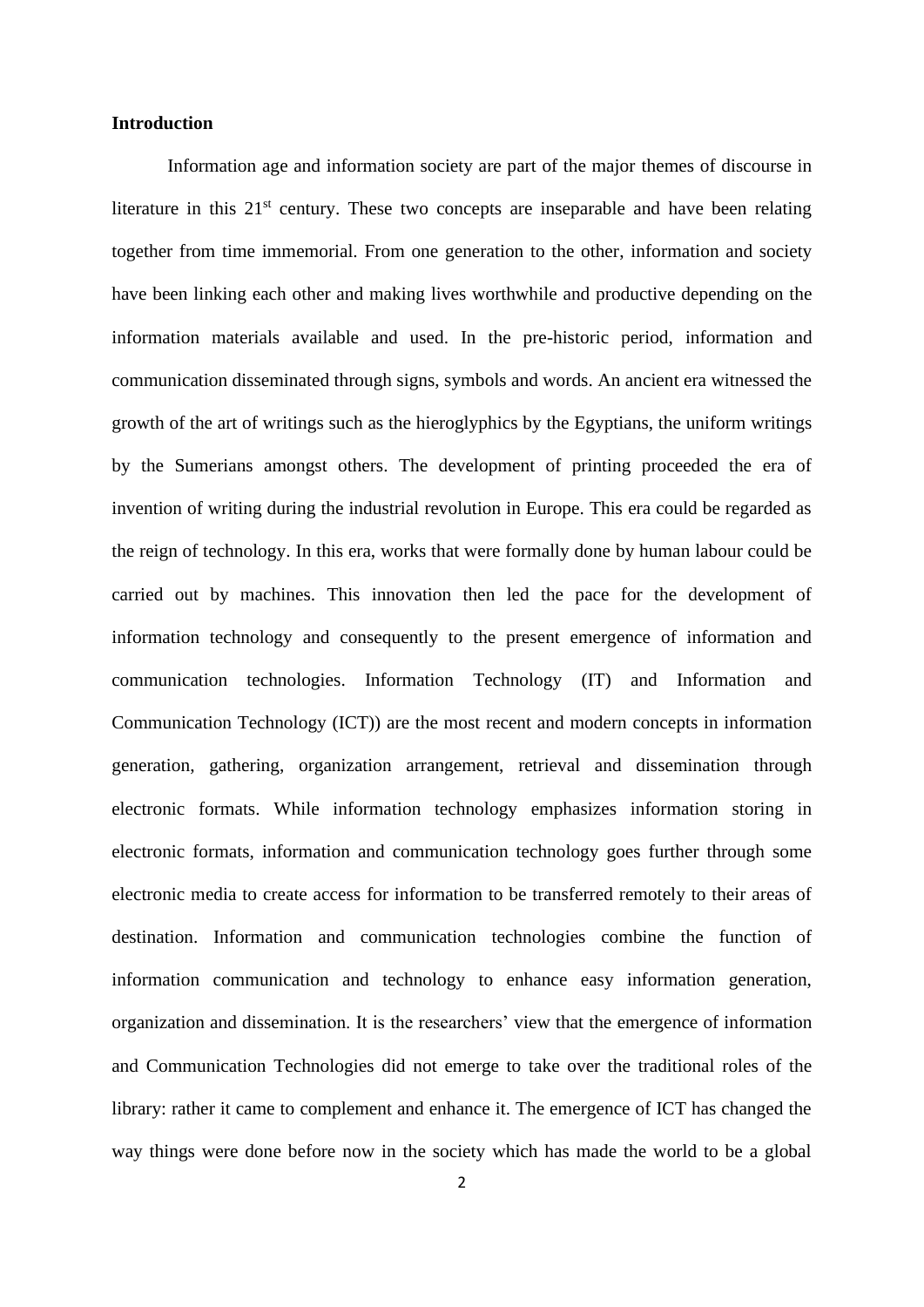village. Every segment of the society; locally, nationally and internationally has been tremendously affected by ICT and its impact. One key area that has so much been transformed by ICT is education. The library as one of the pivotal agents of education has not been left out.

At the moment, there is recognition of the existence of tension between societies including the library on one hand and the new technology for the realization of knowledge society on the other hand. This means that the library as a societal agency must be keyed in to accommodate by putting in place structures and mechanisms that will enable library users and information to develop without limit. This requires total accommodation and adaptation of ICT applications in libraries. This calls for the roles of the library and the librarian to be redesigned, repositioned and readjusted to accommodate ICT library-based information resources and services delivery system in the society as a whole and the library in particular. This paper sets out to examine the concepts of information age, information society and address how these concepts have some implications for the library. This is with the view to repositioning the library and enhancing it to apply ICT in response to the virtue of information age and information society in modem day-library and information science practices.

#### **Information Age and Knowledge Society**

The concepts of information age and knowledge society have taken a crucial discourse in library and information science in recent times. These concepts are highlighting the principles that knowledge which is now generated through the absorption, processing and internalization of information is becoming vital and critical for the growth and development of individual and the society. The growth of knowledge, value attached to it, uses and the productivity emanating from it represent a new evolving society characterized by ICT facilitate easier and quicker information generation and dissemination. Salman and Olsa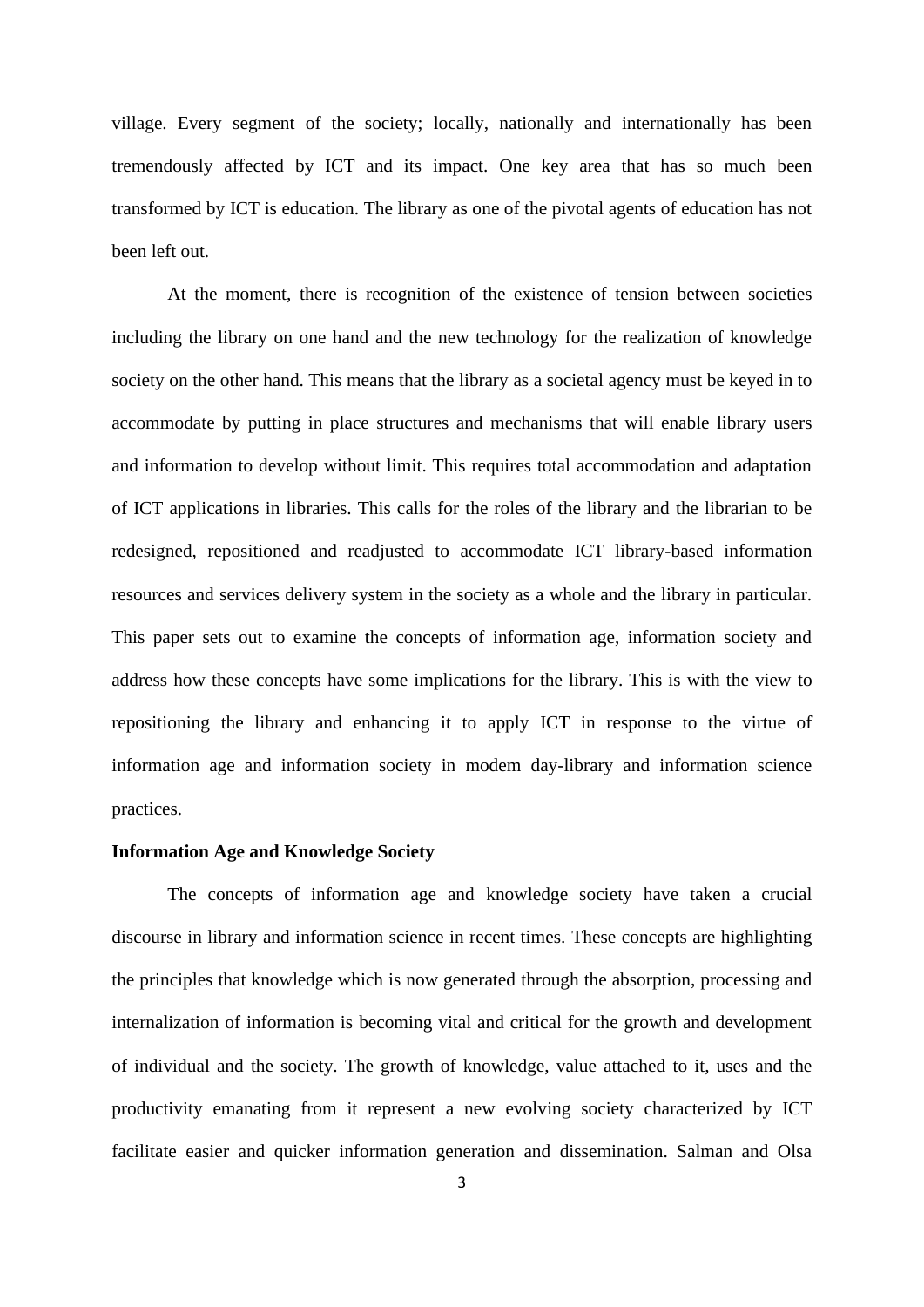(2010) observed that our present information society represents a new society, symbolized by laptops, mobile telephony, telecommunication Satellites and technologies, optical fibers and internet as things are now, virtually anyone can produce, record, process and disseminates information, including publishing on the web, optical fiber and the internet

From the above observation, information age can be viewed as the period, time or art of the state at present time where and how knowledge is being used by the application of ICT to bring a change in the society. It could be regarded as times that knowledge is ICT-driven to revolutionize how resources and services are now carried out in the society. Knowledge society on the other hand refers to information-oriented environment resulting from the adoption and application of ICT with its tremendous impact on the society. To relate the impact of ICT and knowledge society, Samassakou (2014) observed that information and communication technology experts accept that the digital medium has become a space in which all forms of knowledge converge. Planetary digital networks are now irrigating the information society, stimulating growth and creating or strengthening the link between human beings, irrespective of their geographic location or social status. Tripathy in Mole (2009) observed that the concept of knowledge society date back to the period after the world war (11) in the 1950s as a society that emerged from the postindustrial society. The concept of information society commonly also referred to as knowledge society is also classified differently by authors across disciplines as knowledge society by library and information science professionals; knowledge economy by economists, sociologists. Saha cited in Mole (2009) opined that knowledge rather than land ownership, money or energy has become the driving force, strategic resource or power base on development, and information and communication technology is the major ingredient. It is a society that relies on knowledge, ideas, competencies and information for human and societal development. It is now obvious to look at knowledge society from the researcher's viewpoint as a knowledge-based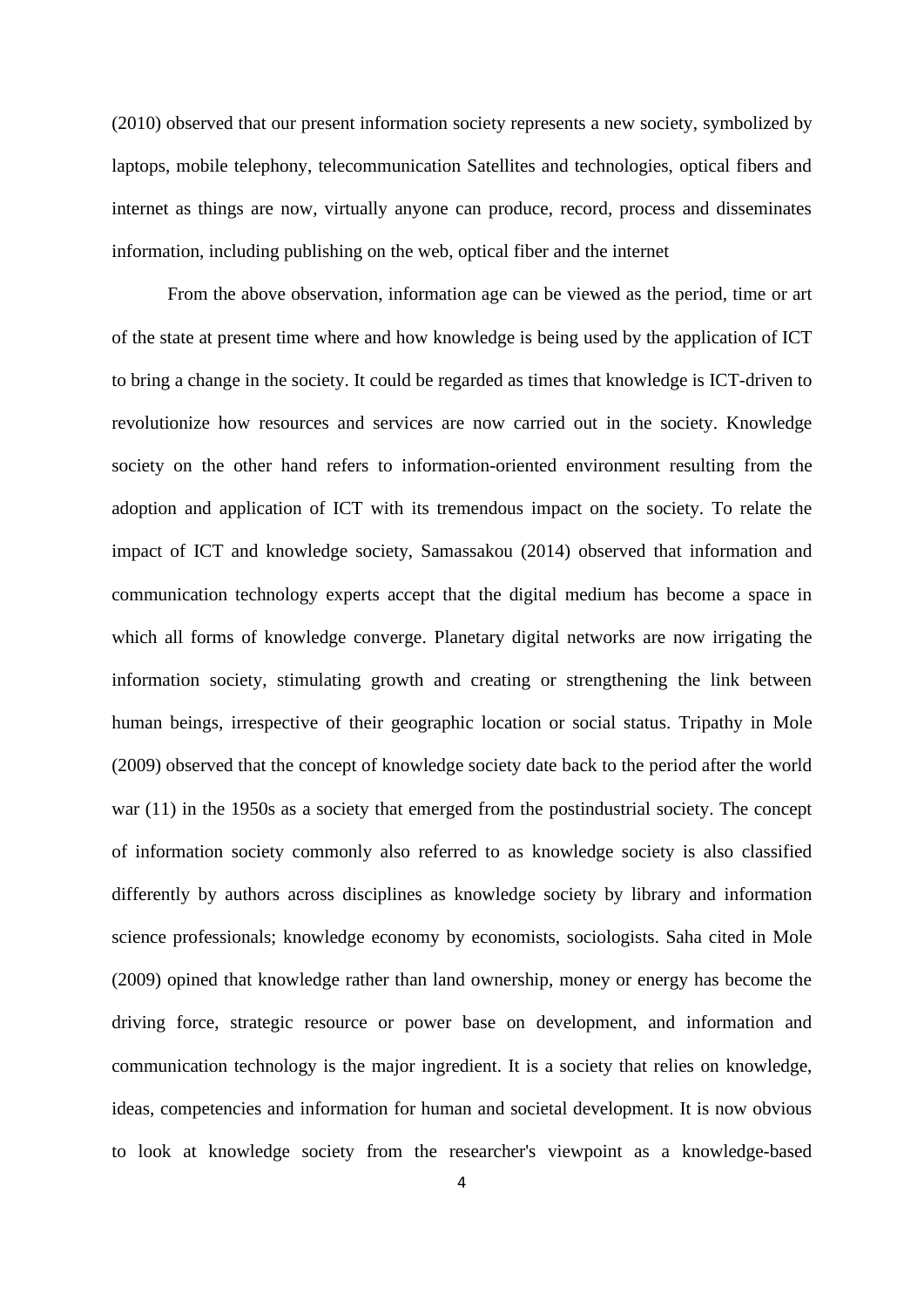community where knowledge and information have permeated communication media with ICT being the major channel. It is a knowledge information-oriented society based on the instrumentality of ICT. Tripathy (2019) observed that a knowledge society from the impact of information technology-based concept is destined as a growing high-technology materially affluent service Society where knowledge and information rather than raw materials or energy is the dominant technology.

Knowledge societies are characterized by three factors;

- Abundance
- Wide and easy access to them
- Availability of necessary ICTs for their dissemination

Omekwu cited in Mole (2009) opined that today the centre of the society is the knowledge worker, the man or woman who applies for productive work, ideas, concepts and information rather than manual skill. It is a society where the impact of information and knowledge is greatly felt for productive results. Martin (2019) stated that a knowledge society is one where living standards, patterns of work and leisure, the educational system and the marketplace are all influenced and marked by advances in information and knowledge technology. In a knowledge-oriented society, one witness an increasing array of informationintensive products and services communicated through a wide range of media in electronic formats. The need for emphasis for a society to be information and knowledge-based has become obvious for political, economic, social and cultural reasons.

#### **Need for Library and Information Services for Knowledge Society**

Library and information services as custodian of national literature is of immense relevance to knowledge society Since Library and information service serve the society and their information needs. The library collects, organize and custody the societal information resources for the future and posterity. In recent times, the argument about the future of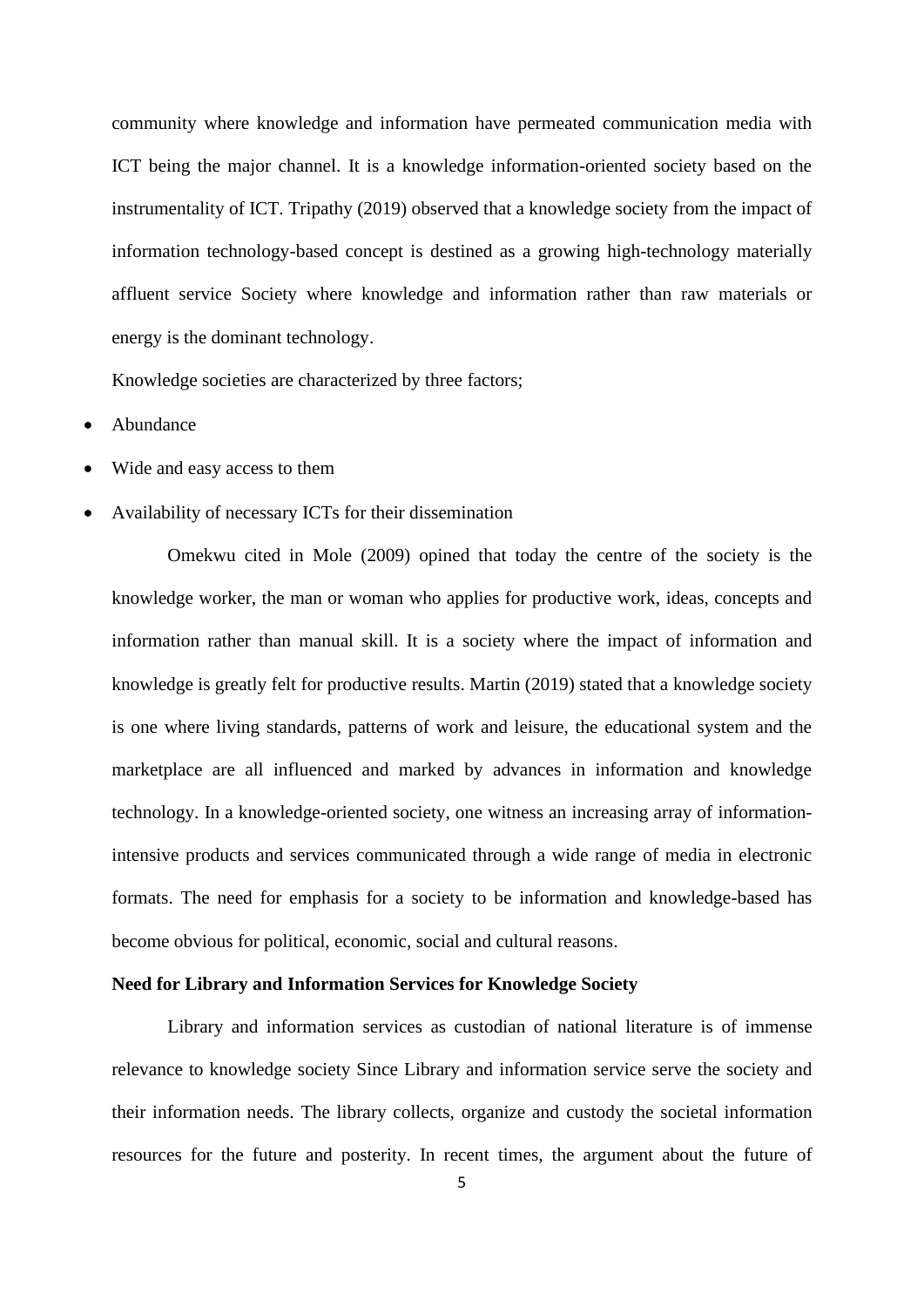libraries and librarians have emerged, namely, the obsolesce and mastery schools of thought. In the obsolesce school of thought, it is believed that in the future, there will be no need for libraries and librarians as everything will be available on the internet where the users will be able to retrieve the information for themselves. While in the mastery line of thought, it is believed that libraries and librarians will assume a position of prominence as information professionals, information consultants and information brokers in a world dependent on information. Croud (2009) while observing the above schools of thought remarked that librarians are seen as experts with regards to information delivery across the internet. Omekwu in mole (2009) observed that libraries fall within institutions classified as knowledge organizations. It is further stressed that whether it is public, academic, research, special or school libraries the mission of accumulating mankind history, culture, growth development and scientific as well as technological advances remain the speciality of librarians that have the knowledge, technical expertise and relevant license to particular information sources and services

In the researchers' opinion, the advocate of obsolesce school of thought when postulating their theories or assumption did not take cognizance of the fact that library, based on the Ranganathan law of librarianship a library is regarded as a living organism. As a living organism, it will grow in the future to accommodate future inventions such as 1CT among others. Also that the library will grow in structures, contents, scope and be regulated by enactment of laws, rules and regulations that will enhance the establishment of bodies to control the library organization. It was neither envisaged that the library and information science profession will grow to the level of professionalism with all the statutory instruments to control, regulate and be licensed to checkmate any external encroachment into her professional business/traditional practices.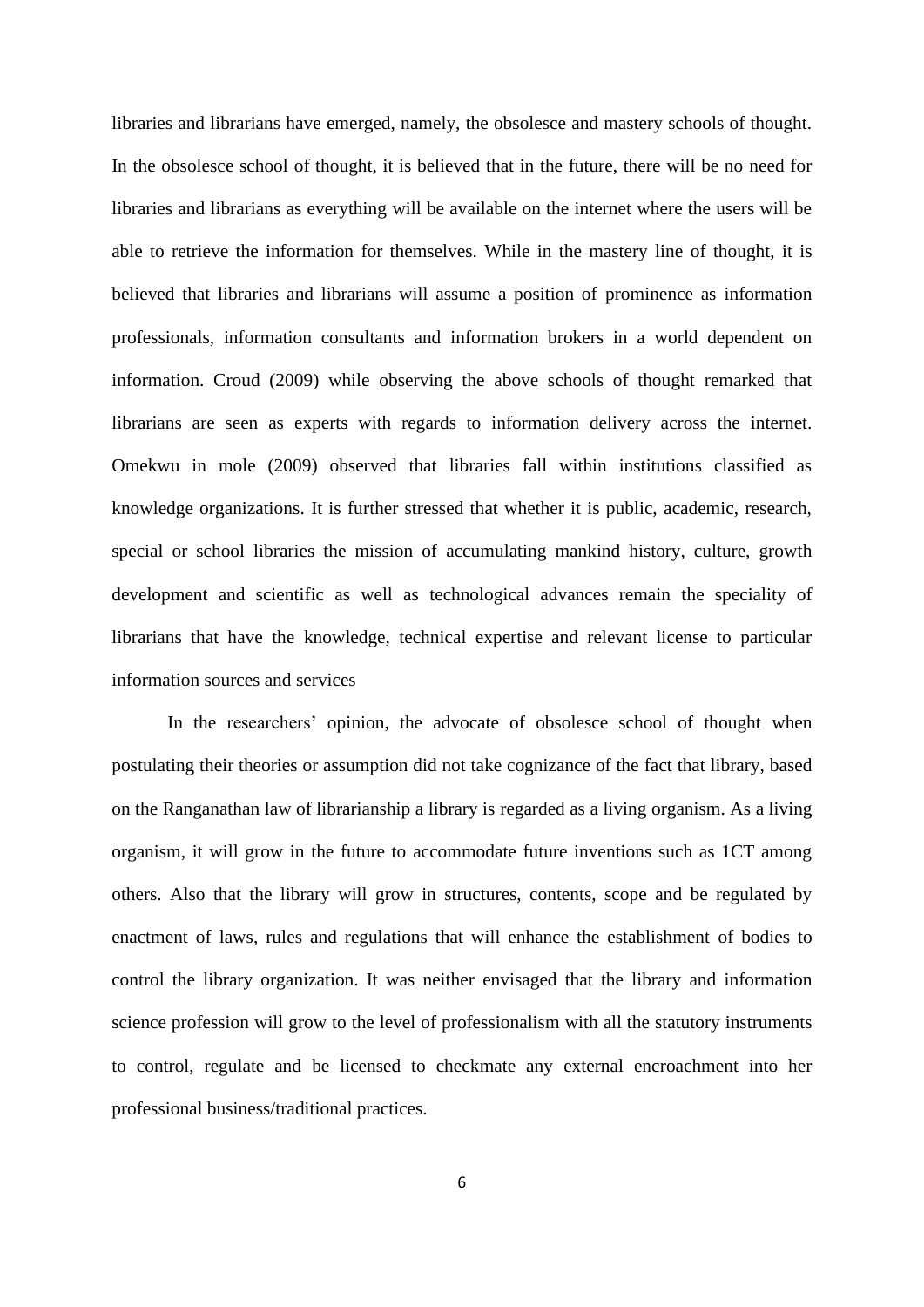Although, there is a tremendous impact of ICT in the society, trying to justify the prediction by Belt in the 1979s, that in future of the world will become a paperless society. This prediction may be an over-exaggeration of the impact ICT would create on the society. It will be impossible to think in complete exactness that knowledge information generation, organization and dissemination can be carried out by 1CT without other components like the brain, the paper and storage media which is a product of technology. It is obvious that the holistic library and information resources and service provision to guarantee adequate users satisfaction depend on both the traditional and electronic formats of library and information service delivery system

Libraries and information services are in the vanguard position to promote the growth of knowledge society. To accomplish this role, Mole (2009)maintained that, libraries are going to act as nodal points of local information dissemination where information professionals act as agents of change providing means to seek for better future. It was further observed that libraries of the knowledge society will be providing new services and greater access and will remain a nation's cultural inheritance reflecting the values and conflicts of societies (Kant and Jan in Mole, 2009). Knowledge society at present possesses both opportunities and challenges to libraries. This calls to repositioning, redefining, readjusting and integrating libraries into ICT and other areas that have the potentials of promoting liberal knowledge society

In response to these opportunities and challenges, libraries are developing more sophisticated online catalogs that allow users the opportunity to find out required information. With the emergence of ICT with its associated components such as computer, internet and virtual libraries, people can now freely access information through remote access across subject disciplines globally without restrictions.

7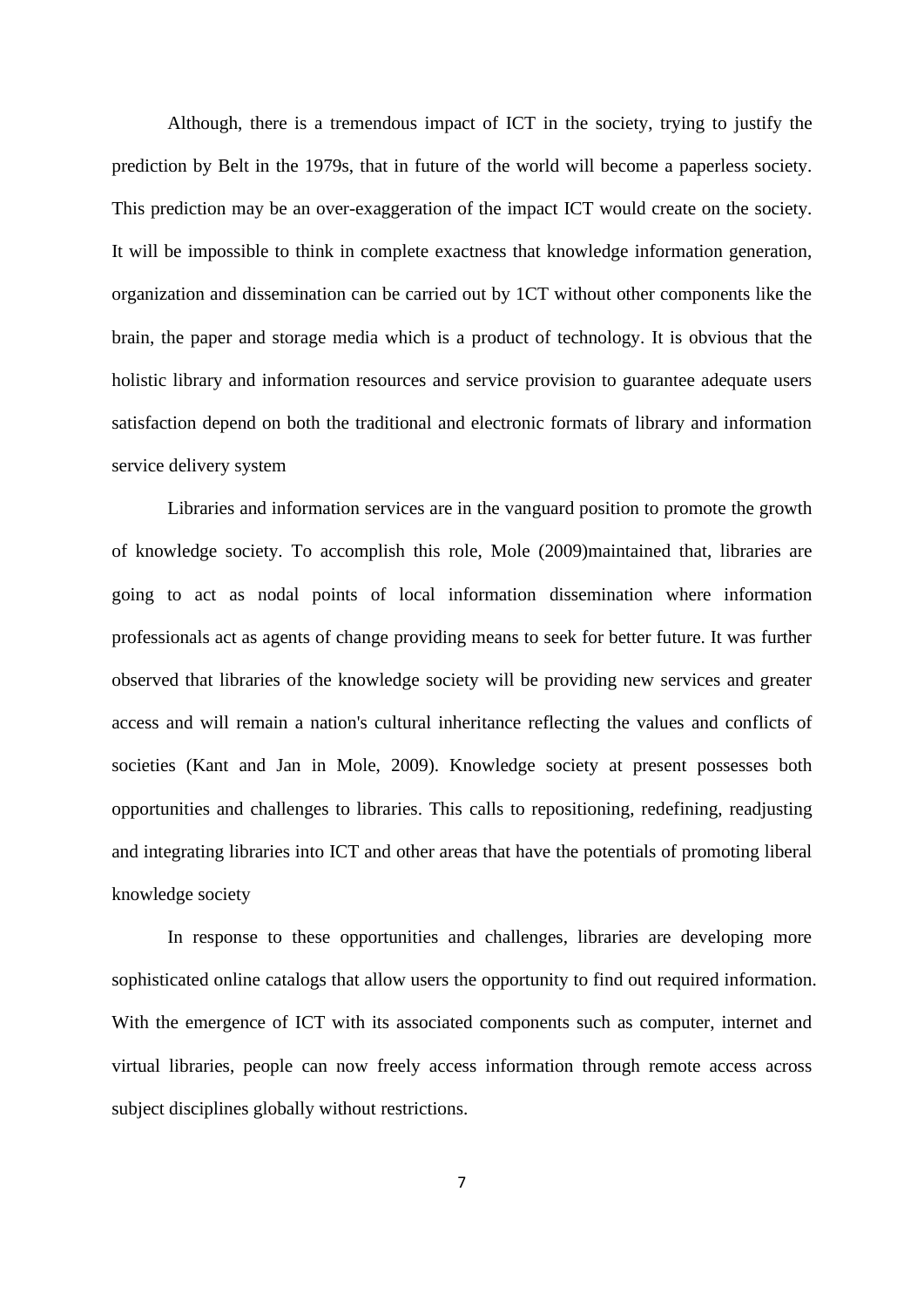Additionally, librarians by their changing roles occasioned by the advent of new technology are now recognized by varieties of services, strategies and as well as in approaches relating to their information services delivery system. In recognition of the relevance of ICT in library services for knowledge societies, some libraries and information services providers have adopted a new concept such as "Cybrary" to mean the provision of a combination of online and print services in information delivery processes. Croud (2009) observed that in Australia, the University of Queensland library developed its services into joint online and print services and changed its name to the University of QucenlandCybrary. This title denotes the development of the library and its service in cyber and physical space.

#### **Arising Need for Information and Communication Technology Competencies**

The knowledge society arising from the emergence of sophisticated information technology resources especially computer, internet, telecommunication networks among others have provided a lot of opportunities and challenges This development has created new ways of information generation, organization, storage, retrieval and dissemination. Consequently, the role of the library has been redefined, repositioned and given a new direction. The meaning is that equally the role of the librarian and other information professionals also has to change, the librarians have to assume the role of educators to teach their users how to find information both in libraries and through other electronic networks, providing local community information through publicly assessable computing system. Libraries role have shifted from a mere storehouse of knowledge and information to gateways of information (Kant and Jain cited in Mole, 2009). This implies also that no responsibilities have been added to the role of libraries in modern time Omekwu (2001) observed that, with the emergence of ICT, librarians' role will become more prominent as educators (including user instruction in online use), information managers, information management consultants, custodians of information, information providers, publishers and change agents.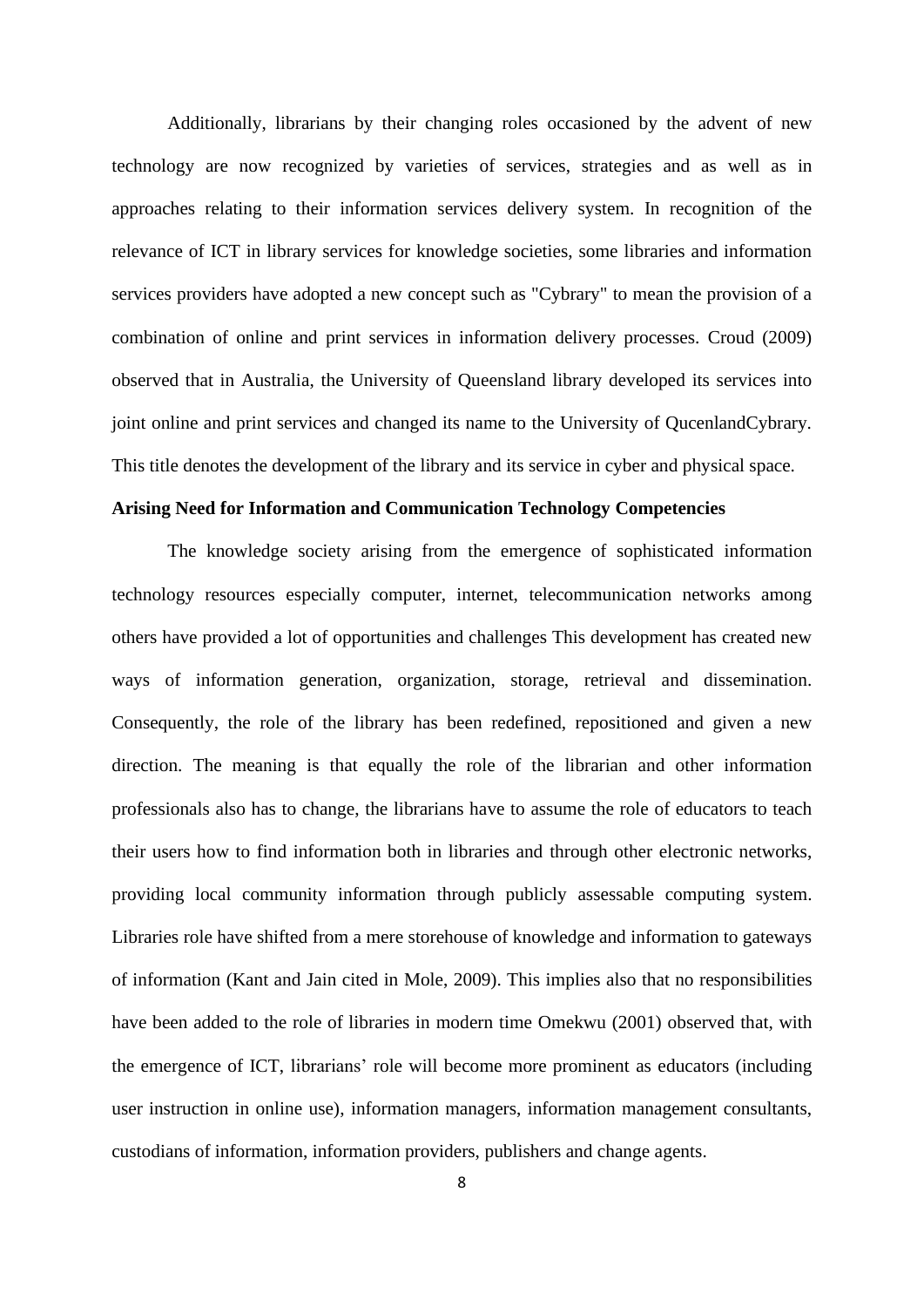The implication for librarians is that, for them to carry out their responsibilities effectively and efficiently, they require a wide range and variety of skills especially in the area of ICT. In addition to the professional training of library and information science professionals, the librarians must acquire computer and internet literacy. Furthermore, Omekwu (2001) opined that Librarians require knowledge of the following areas:

- Sources of information and have access to them as required
- Strategies (that will yield optimal results in less time)
- Librarians require knowledge and skills in electronic manipulation of information resources to gain access to knowledge embedded in the document (Ayo, 2001)
- Services that could attract and retain customers including multimedia and multi-format knowledge
- Distillation and dissemination based services
- System use, that is, using both technology and information to provides access to knowledge
- System administration, that is, to be able to manage networks connectivity and provisions in the libraries without relying on computer science trained system analyst and administrator
- System maintenance, that is, to be able to detect and fix basic computer hardware and software problems so as to able to communicate on the same frequency with the system supplier
- System networking for optimal access and utilization of network resources.
- System development including knowledge of web design and web management.

The works of librarians now need to shift outside the wall of the library to other information allied industries as salesman and women, designers of new information system, researchers and information analyst. Also, it will be of note to point out the fact that the work of library and information professionals has been extended to that of corporate information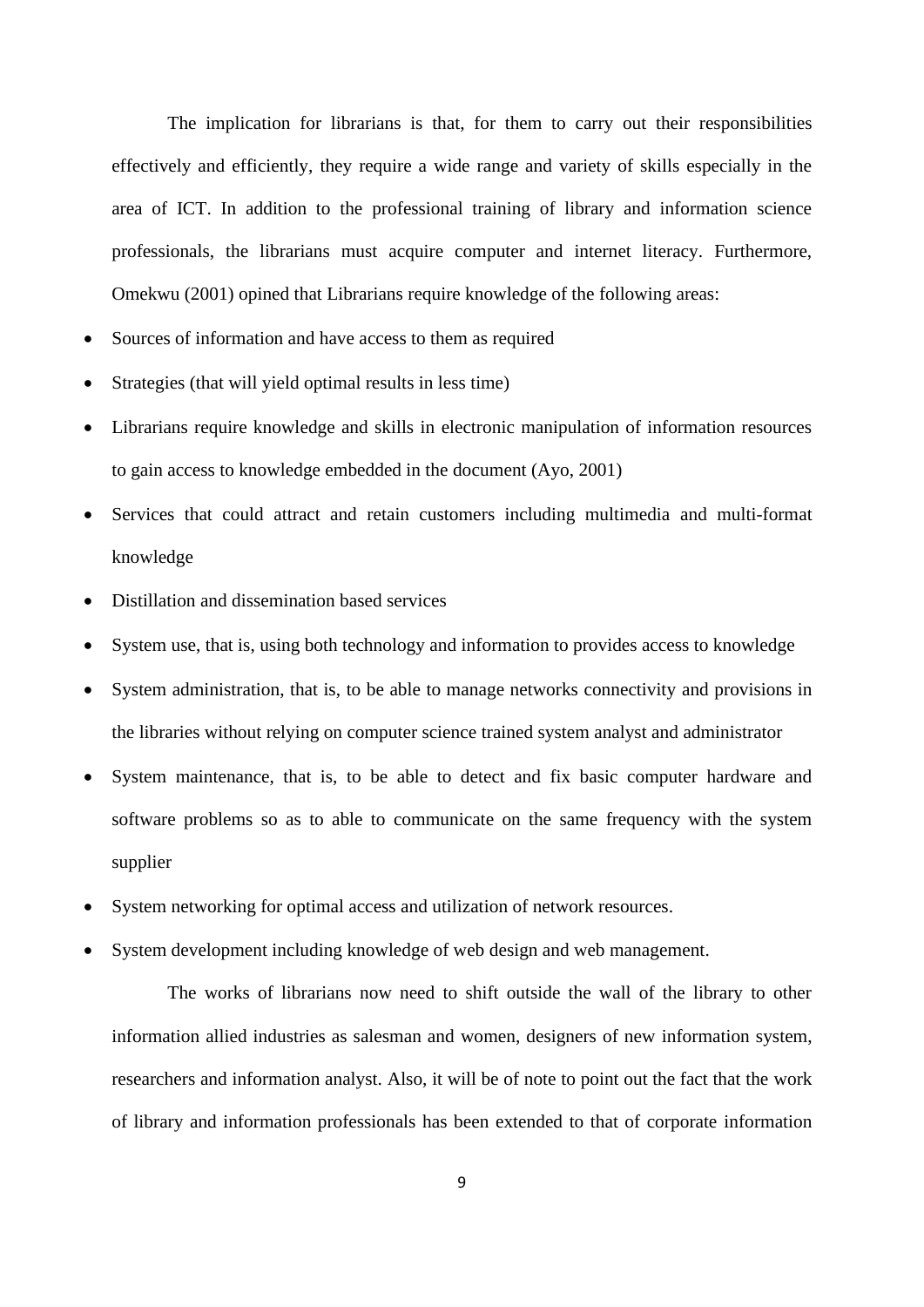systems in which they add value to information for users. They perform different tasks such as pruning, providing contact, enhancing and choosing the right presentation medium, management of internal information resources and also manage those obtained externally from other organization

#### **Implication of Knowledge Society to Library and Information Services**

The challenge of the knowledge society has much implication to librarians and information professionals at large which need to be contented with in order to bring the desired impact to the library management in general and the users in particular. One of the fundamental issues involved in meeting the needs of the knowledge society is the critical review of library school curriculum development that should be rich in content and reflected in practical aspects of students learning and skill acquisition. The content of the curriculum and quality of teaching and learning is required to prepare would-be professionals with ability characterized by creative response to the challenge of the technology, institutional and societal changes that result from the transition from a manufacturing centered economy (OECD, 2016). The library and information science education should be able to prepare and equip students with the capability to demonstrate in-depth and up-to-date knowledge of relevant fields and current technology (Giesecke in Mole 2009). The need to sensitize the entire ICT- library-based environment on the enormous benefits of ICT and how people/library workforce will be greatly and positively affected should be emphasized.

The development of library policy to accommodate various areas of needs such as the provision for training and retraining, the provision of 1CT resources and services, reconversion of library resources to electronic-format, user education and general management and technical problems need be addressed.

The problem of funding is a major problem of 1CT in the library mostly in this era of Single Treasury Account (STA) in the general university system need serious attention,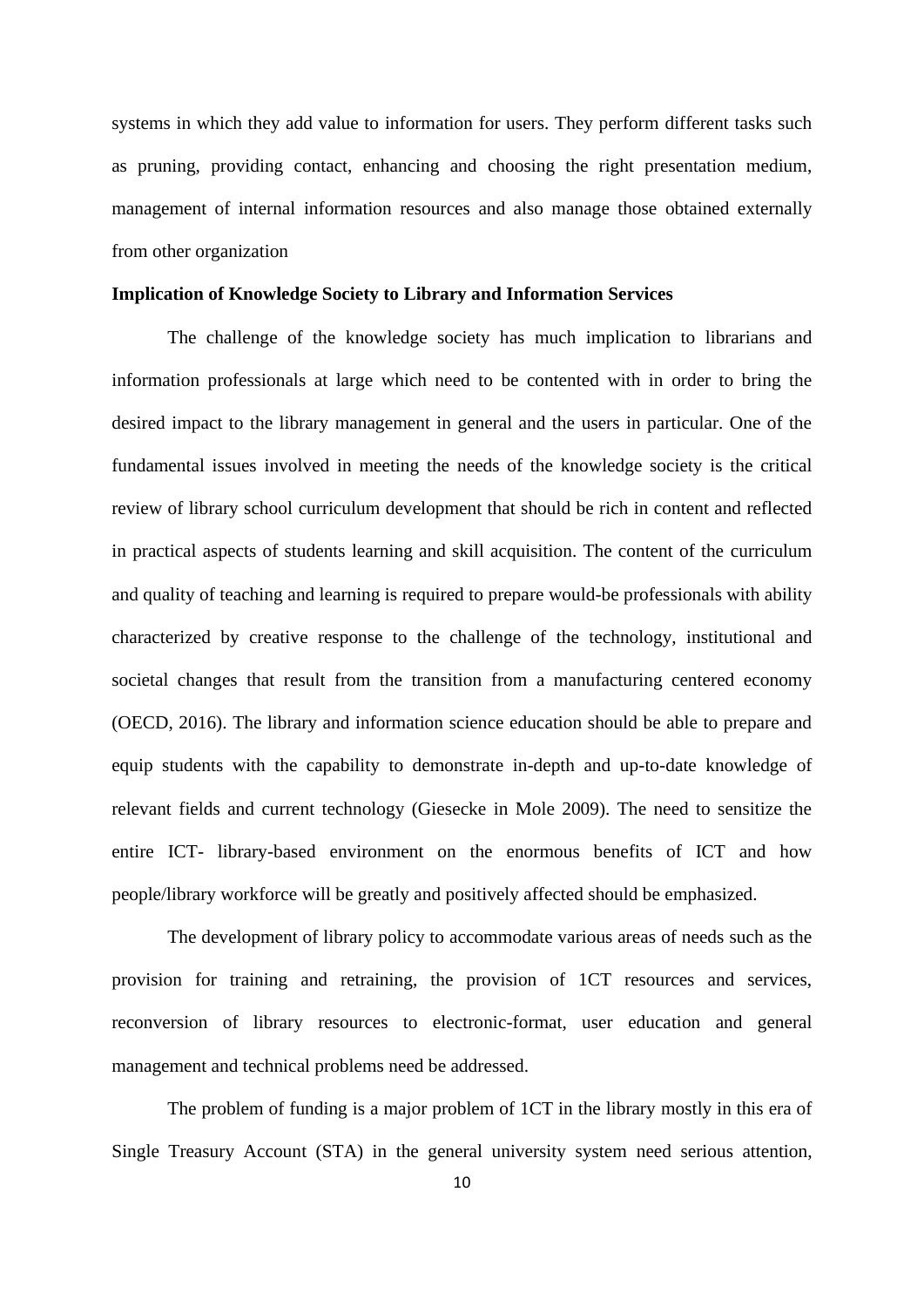couple with poor internet access, inadequate power supply and availability of basic infrastructure are parts of implication for the library

#### **A way forward**

The provision of adequate and functional 1CT facilitates and services are basic for an ideal knowledge society. The development of a good library policy that will serve as a working document with well-articulated guidelines is necessary to guide the library management. Regular training retraining of staff to equip them with basic skills and necessary experience on ICT competencies is essential, much attention should be given to supply of power and creation of access to ICT resources and services. Libraries should provide appointment opportunities to library and information science graduates to enhance proper and rapid personal professional and library development.

### **Conclusion**

A knowledge society is very essential to the growth and development of the society. It is a gateway to a new and enlightened society where library and information professionals have to take the initiative and challenges to provide the means for a better society. The advent of new information technology has ushered in an easier, quicker and cheap means of information generation, storage and dissemination across the segments of the society. The major focus should be centered on training and retraining of staff and user's as to become familiar with the uses of these ICT resources while the role of the librarians and other information professionals include information, the main area of emphasis remains on information content. If the library fails to provide the necessary resources and services to satisfy the needs of the society, it would be perceived as to had detailed in its responsibility to the society. There is a need for total re-engineering of the library and information science profession by reviewing library policies and programmes that will be reflected in the contents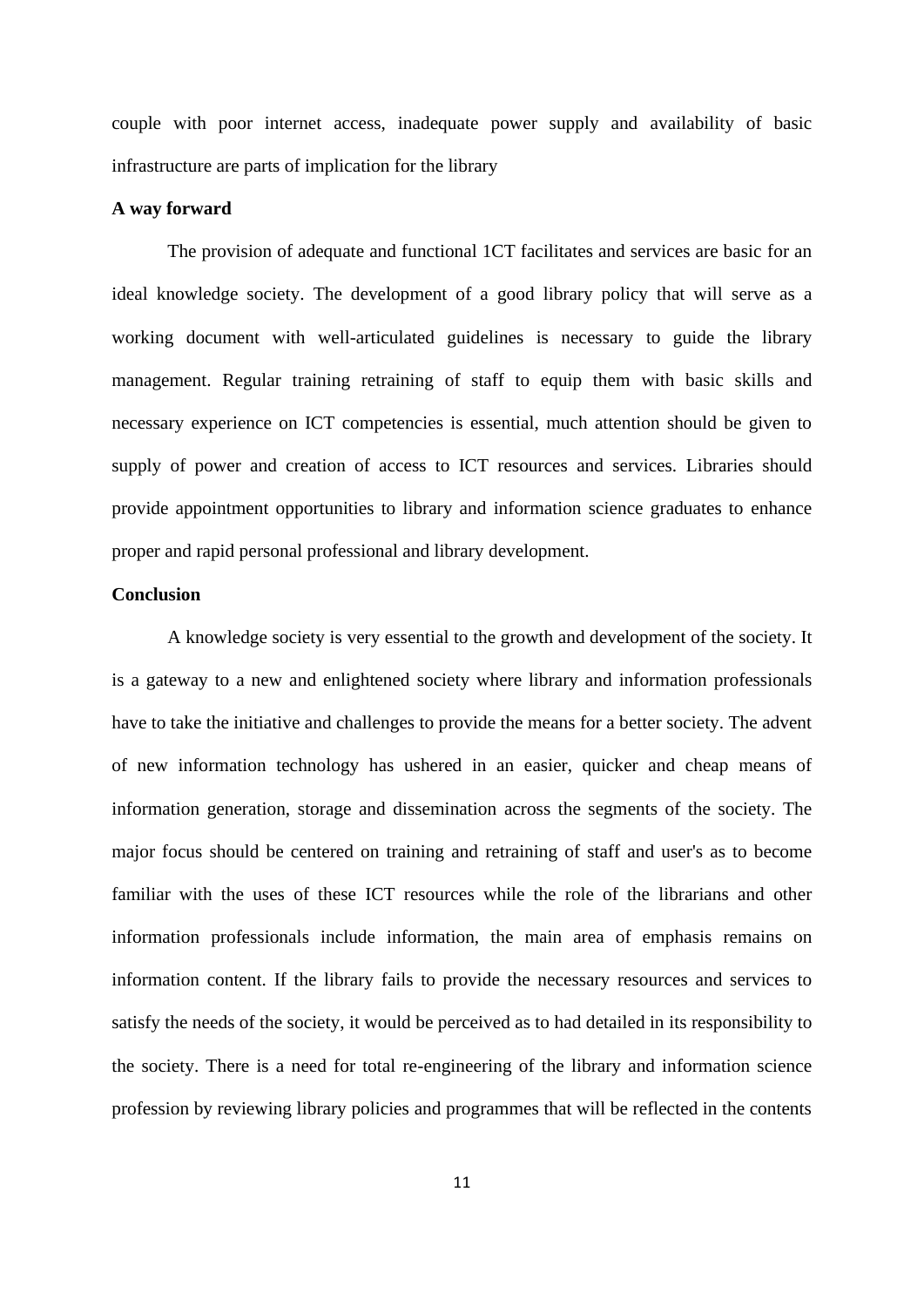and method of library and information science education. This will have a positive bearing on the user's community as well as on the library and information science profession.

#### **References**

Croud, J. (2009). From Lackey to leader: the evolution of the librarian in the age of internet. Unpublished manuscript.

Giesecke, J. (999). Core competencies and the learning organization. Library Administration and Management 13 (3)

Hathom, C. (1997). The Librarian is dead, long live the librarian. PreText Magazine Retrieved May 19, 2015 from http:/www/pretext.coro/features/ story 4.htm.

Kant, M. Jain, V. (1999). Information society impact on the libraries. In: Information management in the context of fast-emerging information society. A paper presented at the XXXXII India Conference of LASLIC. PP 39-44 Calcuta.

Martin, J. (2019). The Global information technology London: Aslib Grower P.-3

Mole, A. J. (2009) Emerging ICT competencies in Libraries and Information Services: Implication for LIS education for knowledge society. *Global Review of Library and Information Science,* (6) 88-l01

OECD (2016), *Innovating Education and Educating for Innovation: The Power of Digital Technologies and Skills*, OECD Publishing, Paris. <http://dx.doi.org/10.1787/9789264265097-en>

Omekwu, C.O. (2001) Managing information and technology in knowledge age pacesetting agenda for libraries and librarians' development economics. In libraries and librarians: a compendium of papers presented at National Conference and AGM of NLA pp.40- 50. Owerri. Imo State. 17-22. June

Salman, A., & Olisama, G. (2010). ICT Competencies and LIS education for knowledge society. Global Review of Library and Information Science. 6 (2) 48-58